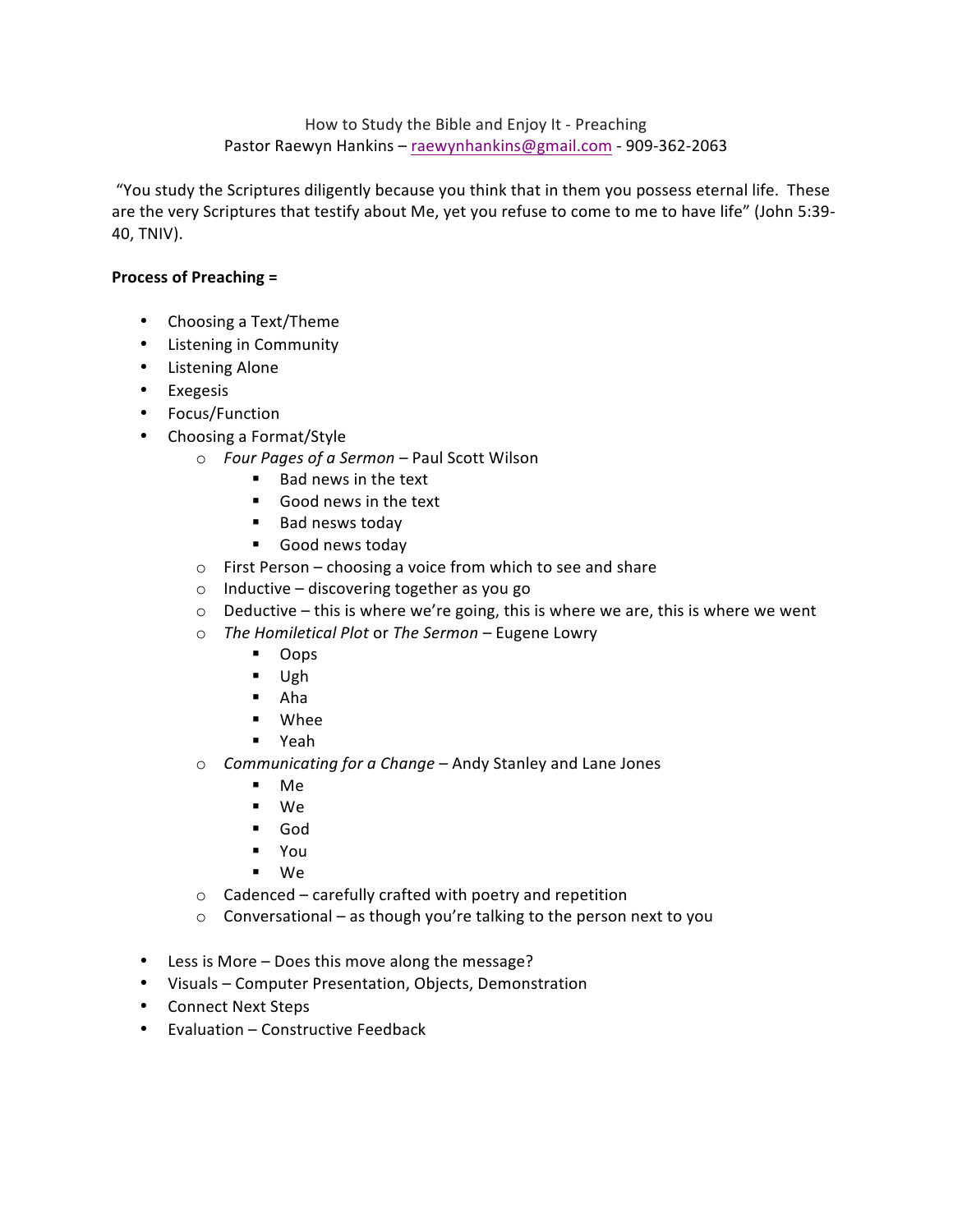# **Luke 24:13-35** (Today's NIV)

# **On the Road to Emmaus**

 $13$  Now that same day two of them were going to a village called Emmaus, about seven miles from Jerusalem.  $^{14}$  They were talking with each other about everything that had happened.  $^{15}$  As they talked and discussed these things with each other, Jesus himself came up and walked along with them;  $^{16}$  but they were kept from recognizing him.

 $17$  He asked them, "What are you discussing together as you walk along?"

They stood still, their faces downcast.  $^{18}$  One of them, named Cleopas, asked him, "Are you only a visitor to Jerusalem and do not know the things that have happened there in these days?"

 $19$  "What things?" he asked.

"About Jesus of Nazareth," they replied. "He was a prophet, powerful in word and deed before God and all the people. <sup>20</sup> The chief priests and our rulers handed him over to be sentenced to death, and they crucified him;  $^{21}$  but we had hoped that he was the one who was going to redeem Israel. And what is more, it is the third day since all this took place.<sup>22</sup> In addition, some of our women amazed us. They went to the tomb early this morning  $^{23}$  but didn't find his body. They came and told us that they had seen a vision of angels, who said he was alive.  $^{24}$  Then some of our companions went to the tomb and found it just as the women had said, but him they did not see."

 $25$  He said to them, "How foolish you are, and how slow to believe all that the prophets have spoken!  $^{26}$  Did not the Messiah have to suffer these things and then enter his glory?"  $^{27}$  And beginning with Moses and all the Prophets, he explained to them what was said in all the Scriptures concerning himself.

 $28$  As they approached the village to which they were going, Jesus continued on as if he were going farther.<sup>29</sup> But they urged him strongly, "Stay with us, for it is nearly evening; the day is almost over." So he went in to stay with them.

 $30$  When he was at the table with them, he took bread, gave thanks, broke it and began to give it to them.  $31$  Then their eyes were opened and they recognized him, and he disappeared from their sight.  $32$  They asked each other, "Were not our hearts burning within us while he talked with us on the road and opened the Scriptures to us?"

 $33$  They got up and returned at once to Jerusalem. There they found the Eleven and those with them, assembled together  $34$  and saying, "It is true! The Lord has risen and has appeared to Simon."  $35$  Then the two told what had happened on the way, and how Jesus was recognized by them when he broke the bread.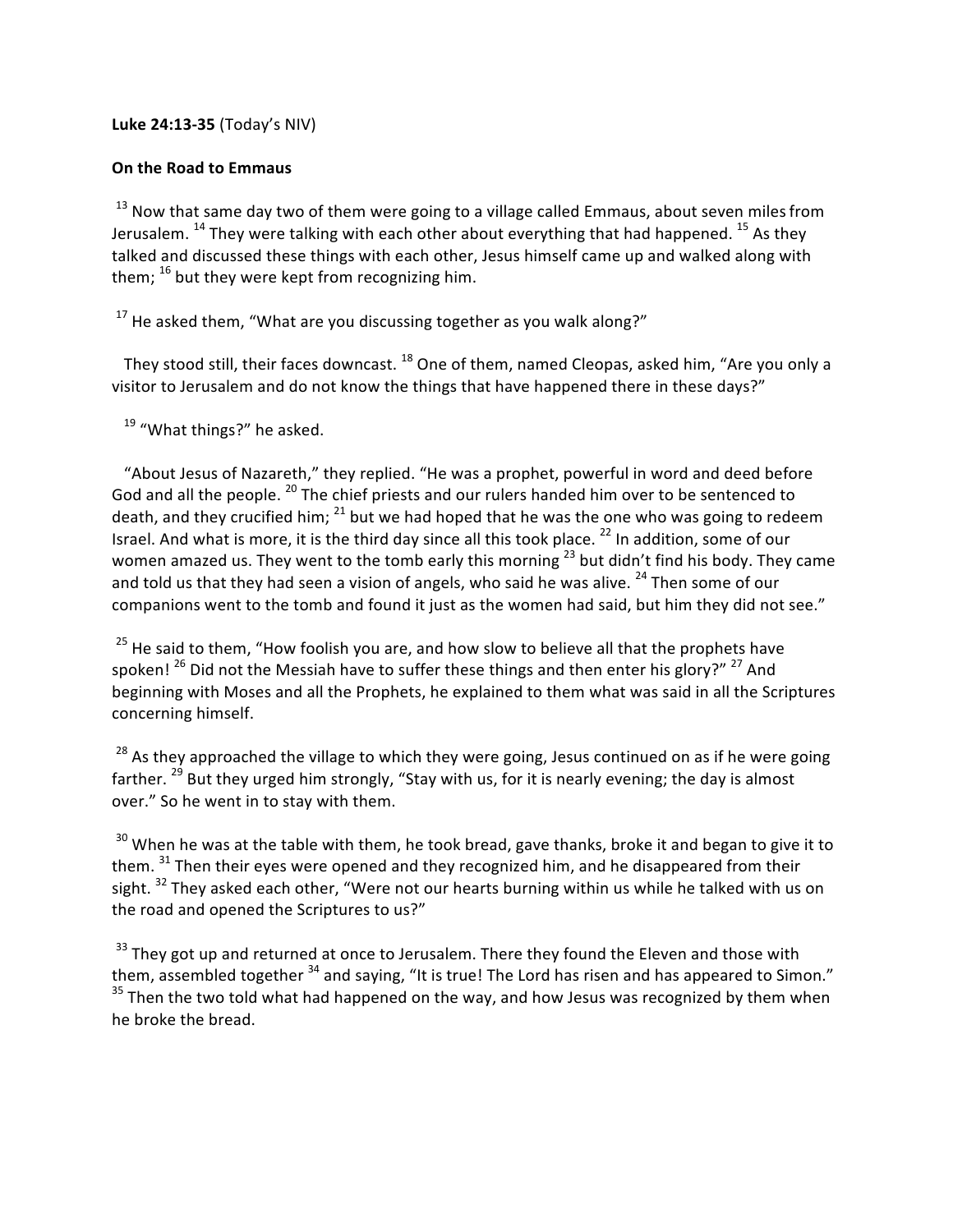**Practical Steps for Exegesis** – determining the author's intended meaning (versus Eisegesis – reading into the text)

Ten Steps for English Exegesis (from www.biblicaltraining.org)

1. Identify the Genre (the Literary Form) – determines how you interpret that passage

2. Get the Big Picture: Establish the Historical and Literary Context - read the book or letter through as a whole, identifying central themes. In addition to reading the text yourself, you can use Bible introductions, commentaries, Bible dictionaries, Bible handbooks, to confirm or challenge the discoveries you're making regarding themes

3. Develop a "Thesis Statement" – includes the subject (what the topic of the specific passage is) and compliment (what the passage says about it)

4. Outline the Progress of Thought in the Passage – What are the steps in the narrative or logical argument?

5. Consult Secondary Sources (a Good Commentary) on Your Passage – www.blueletterbible.org

a. Types of commentaries – Devotional, Homiletical, Expository, Technical/Critical

b. Different commentary series: Expository = Expositors Bible Commentary, a twelvevolume set, over the whole Bible. The New International Commentary, the NIC. The Tyndale Old Testament and New Testament commentary, the New International Biblical Commentary, the Anchor Bible Commentary, the New Central Bible Commentary, the Baker Exegetical Commentary, NIV application commentary; Technical = International Critical Commentary, the Word Biblical Commentary, Hermanea and the New International Greek Testament Commentary

c. 5 tips for using commentaries. 1. Give the text priority. 2. Do an inductive study of the passage first. 3. Consult more than one. 4. Beware of just looking for the one that agrees with you. 5. Watch for theological bias

6. Analyze Syntactical Relationships – examine the sentences and how they relate to each other. What are the main clauses and how do the subordinate clauses function

7. Analyze Key Terms and Themes – do word studies. Use a concordance.

8. Resolve Interpretive Issues and Problems – textual, genre identification, word meaning, syntactical, historical questions – which way will you choose to interpret these?

9. Evaluate Your Results From the Perspective of Wider Contextual and Theological Issues – context of the book as a whole, the NT, the OT, entire Scripture

10. Summarize Your Results – may need to revise thesis statement or progression of the text (outline)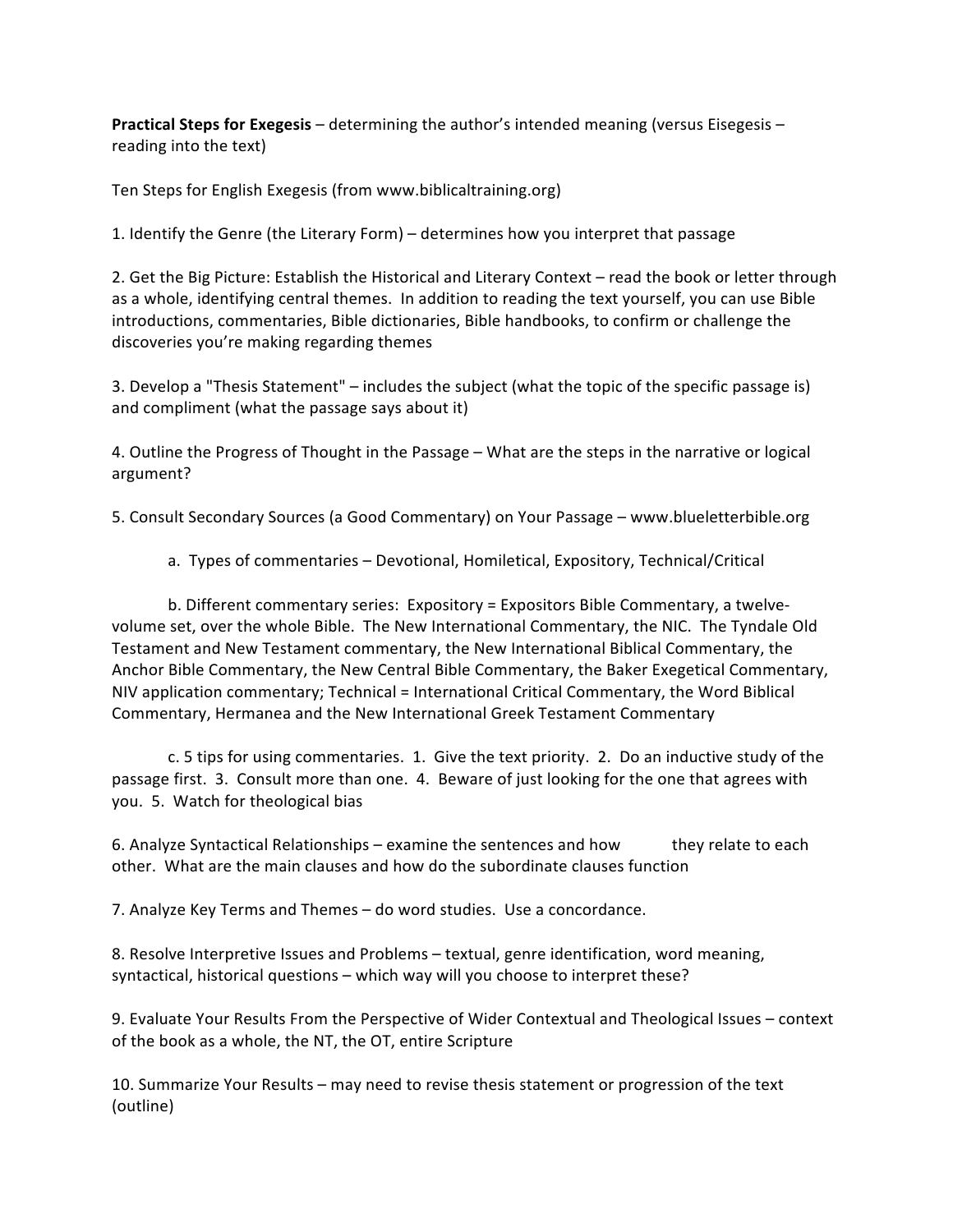# **Devotional/Emotional Reading (Devo/Emo)**

Start and end your time with prayer. In the middle, read through a Scripture passage three different times. The first time, listen for a phrase or word that stands out to you from the text. The second time, pay attention to what emotion you feel as you read the passage and how this emotion connects with emotions you feel in your life today. Here is a sample list of emotions below. Finally, read it through again (or a smaller portion of it that has your significant phrase in it), and listen for how God is inviting you to respond today. If you don't hear God saying anything to you in particular, don't worry, that's okay too. Think of someone you could share the verse with today. The three readings of the passage could also be done in a group setting, pausing each time to give people silence for focusing on their phrase, emotion, or invitation, and, for some, taking time to share those with the group. For more, see The Leadership Institute, www.tli.cc.

### **Sample list of emotions**

| Happy |                 | Afraid |                   | Playful  |              |  |
|-------|-----------------|--------|-------------------|----------|--------------|--|
|       | <b>Blissful</b> |        | Anxious           |          | Adventurous  |  |
|       | Delighted       |        | Fearful           |          | Childlike    |  |
|       | Enthusiastic    |        | Horrified         |          | Creative     |  |
|       | Excited         |        | <b>Nervous</b>    |          | Free         |  |
|       | Glad            |        | Panicked          |          | Lighthearted |  |
|       | Gleeful         |        | Scared            |          | Lively       |  |
|       | Grateful        |        | Shaky             |          | Spontaneous  |  |
|       | Joyful          |        | <b>Terrified</b>  |          | Whimsical    |  |
| Sad   |                 | Loving |                   | Confused |              |  |
|       | Discouraged     |        | Affectionate      |          | Ambivalent   |  |
|       | Disheartened    |        | Compassionate     |          | Bewildered   |  |
|       | Down            |        | Friendly          |          | Conflicted   |  |
|       | Gloomy          |        | Nurturing         |          | Perplexed    |  |
|       | Hurt            |        | Tender            |          | Torn         |  |
|       | Lonely          |        | Trusting          |          | Troubled     |  |
|       | Melancholy      |        | Warm              |          | Uneasy       |  |
| Angry |                 |        | Depressed         |          | Peaceful     |  |
|       | Agitated        |        | <b>Burned out</b> |          | Calm         |  |
|       | <b>Bitter</b>   |        | Dejected          |          | Contented    |  |
|       | Enraged         |        | Despondent        |          | Relaxed      |  |
|       | Exasperated     |        | Helpless          |          | Quiet        |  |
|       | <b>Furious</b>  |        | Hopeless          |          | Satisfied    |  |
|       | Irritated       |        | Listless          |          | Serene       |  |
|       | Mad             |        | Weary             |          | Tranquil     |  |
|       | Resentful       |        | Withdrawn         |          |              |  |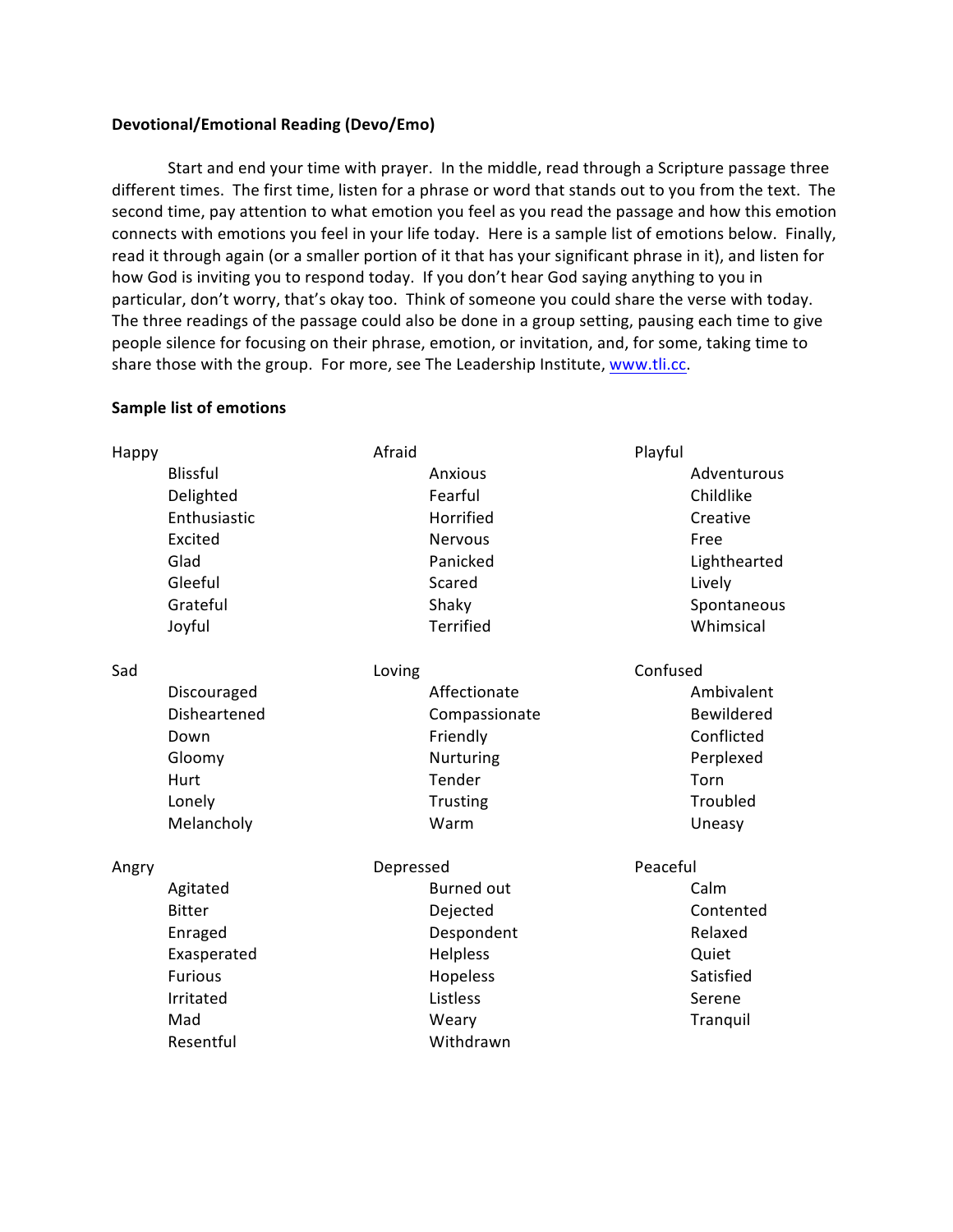#### **Make It Your Own**

Take the scripture and make it personal. Read it as though  $God$  – Father, Son, Spirit – is speaking directly to you, using your name. After reading the passage, you can substitute he, she, you, we, or us with your name. Write it that way and read it out loud. You may want to write a letter from God to you based on the text or write a letter from you back to God. In some circles, this is called an Augustinian-type prayer. If you are an NF on the Myers-Briggs personality test, you may find that this one connects with you the most.

Here's an Example using the very familiar passage of John 3:16-17, but making it personal to me: "For God so loved Raewyn that He gave His only begotten Son, that Raewyn should not perish but have everlasting life. For God did not send His Son into the world to condemn Raewyn, but that she through Him might be saved." Dear God, thanks so much for Your incredible love for me, for the whole world!

#### **Been There, Scene That**

In this tool, you will imagine yourself within the story - seeing the sights, hearing the sounds, smelling the smells, tasting the tastes, touching your surroundings. Using your imagination, you relive the event. Which character in the story do you most identify with? If it's a story from the gospels, How does Jesus treat that character? What is Jesus saying to me today? If not, How does God relate to people in the story? What is God saying to me today? In some circles, this is called an Ignatian-type prayer. If you are an SJ on the Myers-Briggs personality test, you may find this particularly meaningful.

#### **Digesting the Text**

This is an opportunity to dissect the text and really digest it. For this one, I highly recommend printing out a copy of the text. Get out your pen, maybe even some colored pencils, and get ready to have a conversation with the text. You could be circling and underlining. Notice how the text is put together by taking it apart and recognizing parallels, phrases, emphases, etc...